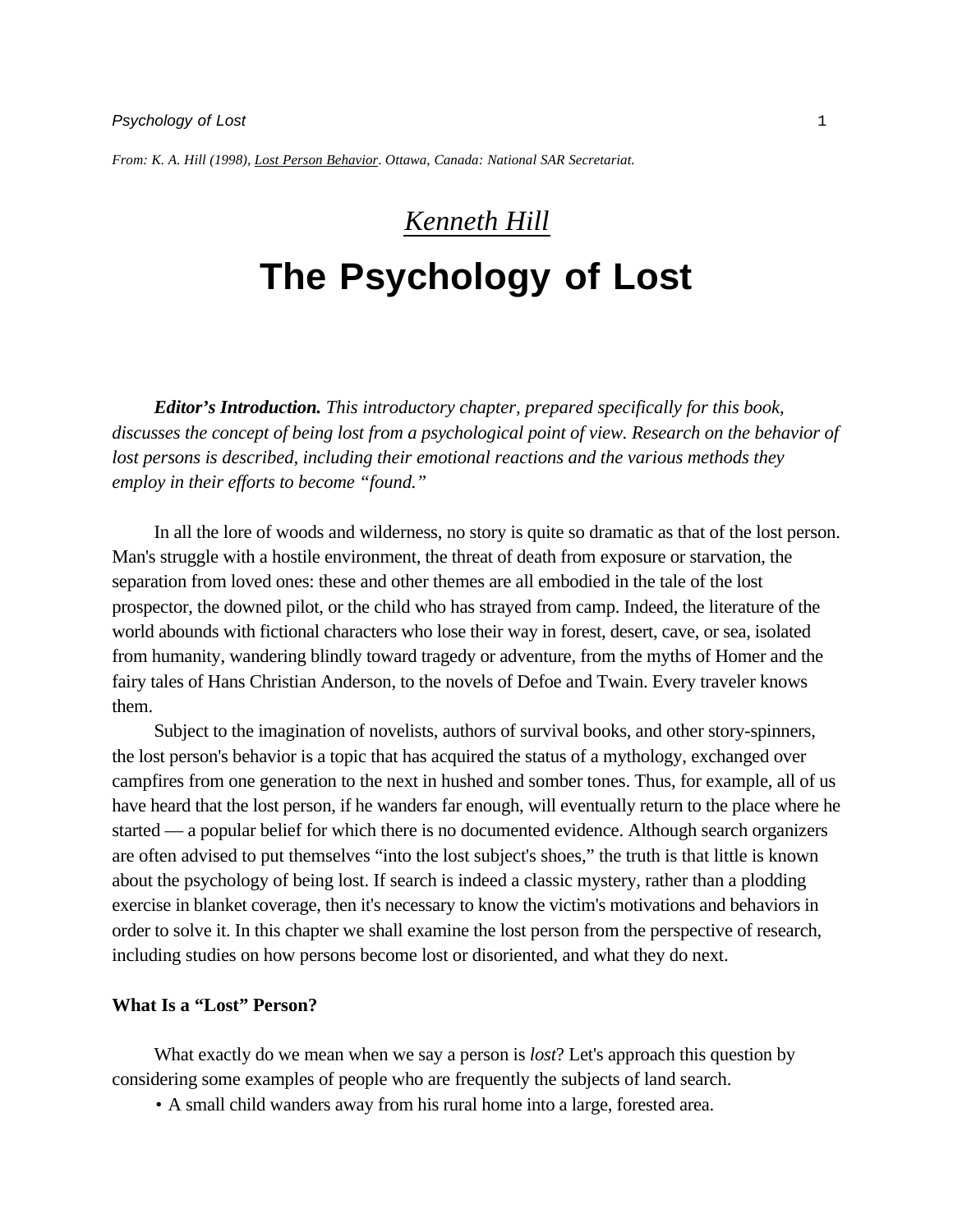- A hiker underestimates the time it will take him to get to the trail head and is forced to strike camp along the way.
- An elderly Alzheimer's patient strolls into the woods near her residential center, having no idea that she's in danger.
- A hunter gets "turned around" and walks 20 miles on a woods road going the wrong direction.
- A lone skier on a remote hill breaks his leg in a fall and cannot move.
- A depressed woman sits down on a log and takes a handful of barbiturates, determined to commit suicide.

Clearly, not all of these individuals could be classified as "lost" in the sense that we normally understand that word in search and rescue, implicitly using such dictionary definitions as "Unable to find the way" (Webster's Dictionary). In these cases, *the lost person is unable to identify or orient his present location with respect to known locations, and has no effective means or method for reorienting himself*. Note that this is a two-part definition, involving both a confusion with respect to geographical position as well as an inability to reacquire one's orientation. Consequently, it is possible (and indeed common) for someone to have little accurate knowledge of one's location and still not be "lost". For example, in the hot pursuit of game, hunters often lose their orientation, but most have some sort of "plan" for finding their way out of the woods, such as following a predetermined compass bearing to a highway. Similarly, a young child is almost always "disoriented" with respect to the distance and direction of his home, once he's more than a block or two outside of his neighborhood; fortunately, there's usually an adult or older child around to reestablish his orientation for him. In these examples, it's only when the child strays alone into an unfamiliar environment, or the hunter forgets his compass, that we might reasonably define the person as lost.

However, there are other incidents where the person may know where he is, but for some reason is unable to return to safety, or to some location where others expect him to be. Certainly, the overdue hiker is the most prevalent example of this sort of person, who might better be described as "missing" rather than lost per se. The injured climber and skier are also common examples. In other cases, the missing person could perhaps be described as "lost" in a more abstract or psychological sense, such as the walkaway Alzheimer's patient or the severely depressed individual who doesn't respond to searchers' calls. In the case of the Alzheimer's patient who has walked away from an institution, the victim may be completely unaware of his disorientation (indeed, he may believe he's in some "familiar" location that hasn't actually existed for many years). The severely depressed or despondent individual, however, may have acute awareness of his location and reject any attempt by well-meaning searchers to locate and rescue him. For these examples, perhaps a slightly different dictionary usage of "lost" may be more appropriate, such as "Unable to function, act, or make progress; helpless" (American Heritage Dictionary).

Unless otherwise specified, the word *lost* in this chapter will refer to the more narrow sense of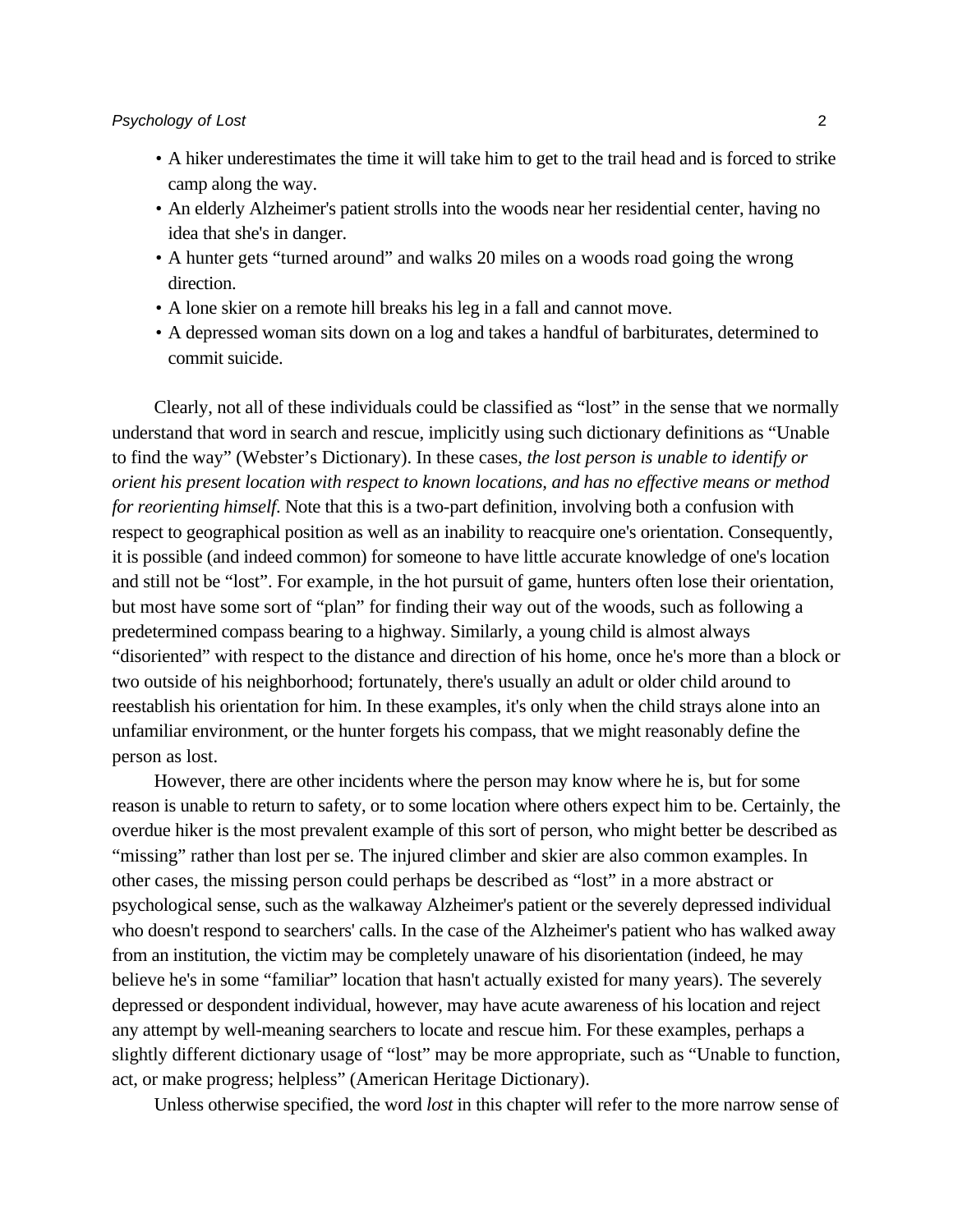being spatially disoriented, with no effective means of reorientation.

## **HOW DO PEOPLE STAY "FOUND"?**

Becoming lost, as has been stated several times, is the result of losing one's spatial orientation, combined with the absence of an effective method of reorientation. In this section I'll elaborate on this two-part definition. I'll discuss ways that people stay oriented when moving around in the environment, how they find their way from one location to another, and how they reorient themselves once they get "turned around."

#### **On Knowing Where You Are**

Let's begin by discussing several ways that we can be spatially oriented. Firstly, and most simply, we can be in a familiar location such as our home, where objects around us are familiar, meaning we have some personal experience or memory of interacting with them. We know the routes (paths and roads) to other familiar locations, and we know what approximate direction these routes will take us should we decide to travel them. More generally, we have some understanding of the relative position of this familiar place to other locations we know and, indeed, to many other places in the world.

As we move around in the environment, particularly places that are not so familiar to us, we are rarely able to maintain this degree of orientation. We may find ourselves in new settings and be forced to rely on wayfinding cues, such as road signs or trail markings, to find our way back to known locations. Much of the time, being spatially oriented means merely that we know the right route to travel in order to get home, such as the correct sequence of turns on city streets. In this case, "knowing where you are" actually means "knowing the way," rather than being able to pinpoint your location on a map. It rarely occurs to us on such occasions that we lack "real" spatial orientation, such as knowing the direction home or the layout of the land. Rather, we may have the *illusion* of being oriented, such as (incorrectly) assuming that home is "that" direction merely because the road seems to take us that way (the road may have a gradual bend that eventually points it to some entirely different direction).

It is being suggested, therefore, that most people most of the time are much less oriented than they realize. Fortunately, this fact rarely becomes apparent to us, unless we make a wrong turn and have to regain our bearings. Even then, in most environments, there are usually sufficient wayfinding cues — or people to provide directions — to get us back on our way. Being *oriented*, then, lies as much in our confidence of getting "unturned around," should the need arise, as in being able to determine the correct route. Thus, "knowing where you are" is a psychological state that may include certain *perceptual experiences* (recognizing scenes or landmarks), *beliefs* (often erroneous but unchallenged) concerning the direction and distance of known locations, *knowledge* of how to navigate to another location, and *feelings* of security and safety with respect to staying on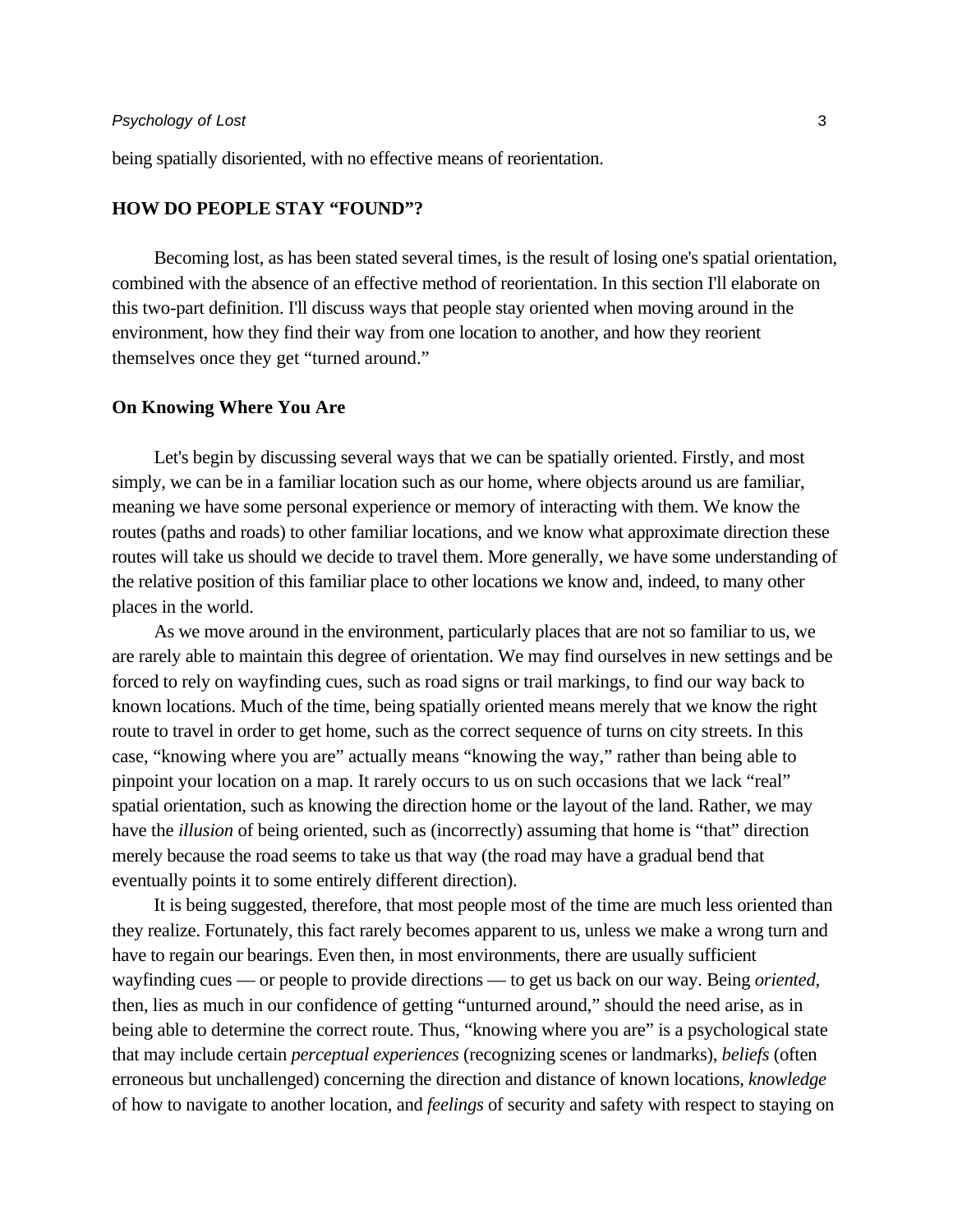route or being able to recover the route, if necessary.

# **The Sense of Direction**

Up until about 50 years ago, many scientists believed that people have a separate sensory mechanism for determining magnetic north. While the specifics of this "sixth sense" could not be described, it was considered to be very subtle and relatively undeveloped in most people, especially "civilized" people living in cities where such a sense is rarely needed. Consequently, it was believed that the sense of direction would be evidenced mainly in people from so-called "primitive" cultures in which wayfinding skills are especially critical.

Various studies on non-Western societies indicate that people of many of these cultures appear to have unusually good knowledge of direction, as well as other wayfinding skills. This appears to be especially true for those societies in which extensive travel is critical to survival, such as for hunting or ocean navigation. For example, the Australian aborigine is often mentioned in this regard, as well as the Puluwat Islanders of the South Pacific, who navigate their canoes many hundreds of miles to tiny islands through sheer dead reckoning, without benefit of compass or other technology (Gladwin, 1970). The "sense of direction" would seem to be natural to people of many non-industrialized cultures, and it's interesting to note that the Balinese consider "not knowing which way is north" as a symptom of insanity (Geertz, 1972).

However, closer examination of the wayfinders of these third-world cultures indicates that such directional "instincts" are the product of extensive training that typically begins in early childhood. Being the result of acquired expertise — rather than a natural instinct — even the most experienced navigators of these societies are subject to error. One such report, for example, is that African bushmen, who are normally expert wayfinders, will often become lost when a heavy mist sets in (Howard & Templeton, 1979). Another observation is that Arabs traveling in the Sahara desert, where wayfinding cues are scarce, will travel single file so that the person in the back can notice when the leader deviates from a straight line. Indeed, the Puluwats, considered to be among the world's most able wayfinders, get "turned around" occasionally and may be forced to spend considerable time getting back on course.

These observations cast serious doubt on the presence of a "magnetic sense of direction," even among non-western cultures where navigation is a matter of survival. Although the belief in such a sixth sense still persists in some quarters, no controlled study to date has found reliable evidence of a human ability to directly sense the direction of magnetic north — or any other direction, for that matter. This is not to suggest, of course, that there are not vast differences among people in their abilities to stay oriented with respect to direction, and indeed psychological research does support the existence of such differences. However, it is clear from this research that having a good "sense of direction" is based on the ability to take advantage of environmental cues, including feedback from one's own body movements, rather than a mysterious sixth sense.

A study conducted nearly 70 years ago illustrates this point (DeSilva, 1931). The researcher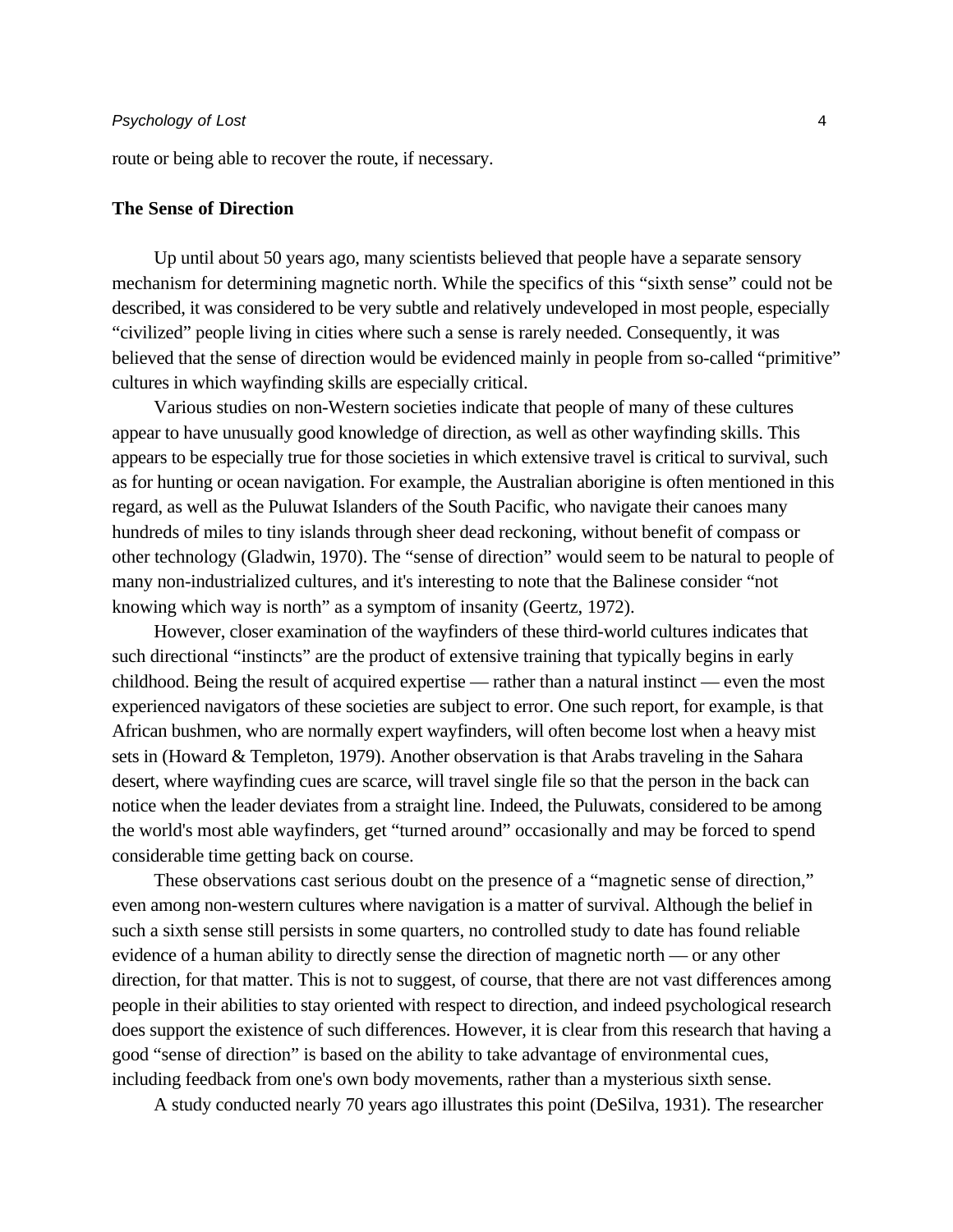found a 12-year-old boy who had a remarkable ability to point to the cardinal directions of north, south, east, and west. However, DeSilva discovered that the boy would quickly lose this ability if spun sufficiently while blindfolded. Clearly, the boy's skill was not based on direct perception of magnetic north, because such a sense should not require the ability to see. Rather, DeSilva learned that the boy had been taught from an early age to reference objects and locations in the environment with respect to the cardinal directions. His mother, who allegedly could not tell right from left, compensated for her disability by referring to cardinal directions when communicating the location of objects, such as, "Get me the glass on the north side of the sink." Consequently the boy, according to DeSilva, learned to constantly keep track of geographical direction as a course of habit.

Indeed, more recent research confirms that people with a good sense of direction excel primarily in their tendency to mentally "update" their geographical position as they move around in the environment (Sholl, 1988). That is, while walking down a trail, and particularly when making turns, such individuals appear to continuously monitor their direction of travel as they go, using mostly visual cues but also kinesthetic feedback from their muscles. Moreover, unlike the remarkable 12 year old studied by DeSilva, people with a good sense of direction do not normally use the cardinal directions as reference points, but rather some other, anchoring direction which is relevant to their activities at the time, such as the direction from which they entered the woods.

Having a good sense of direction may be critical for those outdoor enthusiasts who enter unfamiliar territory, especially when out of sight of trails and other wayfinding aids. For example, deer hunting is one activity that puts the person at risk for getting disoriented, because it can require at times a concentration of mental resources on the activity to the detriment of monitoring direction. While circling through the brush to get downwind of a deer, the hunter may lose track of his anchoring direction or "safety bearing" back to camp or car. It's no wonder that so many lost hunters are found traveling the opposite direction from where they entered the woods, determined they're headed the right way out. On the other hand, in my view, activities that do not normally detract from mental updating of direction, such as recreational hiking or nature photography, put the individual at less risk for becoming disoriented, because they focus the individual's attention *upon* environmental cues rather than away from them. I should add, however, that this hypothesis is supported only by the apparent percentages of different types of outdoor enthusiasts who become the subjects of land searches.

#### **Finding the Way**

There is, of course, much more to being "oriented" than knowing the direction home. For example, good wayfinders, by definition, excel in learning the correct paths and routes through new environments. They can also retrace their steps with apparent ease, and they can readily discover shorter and more efficiently traveled routes between locations they wish to visit. In this section I'll discuss the component skills that are involved in such abilities.

A common occurrence during search incidents is the appearance of a local resident at the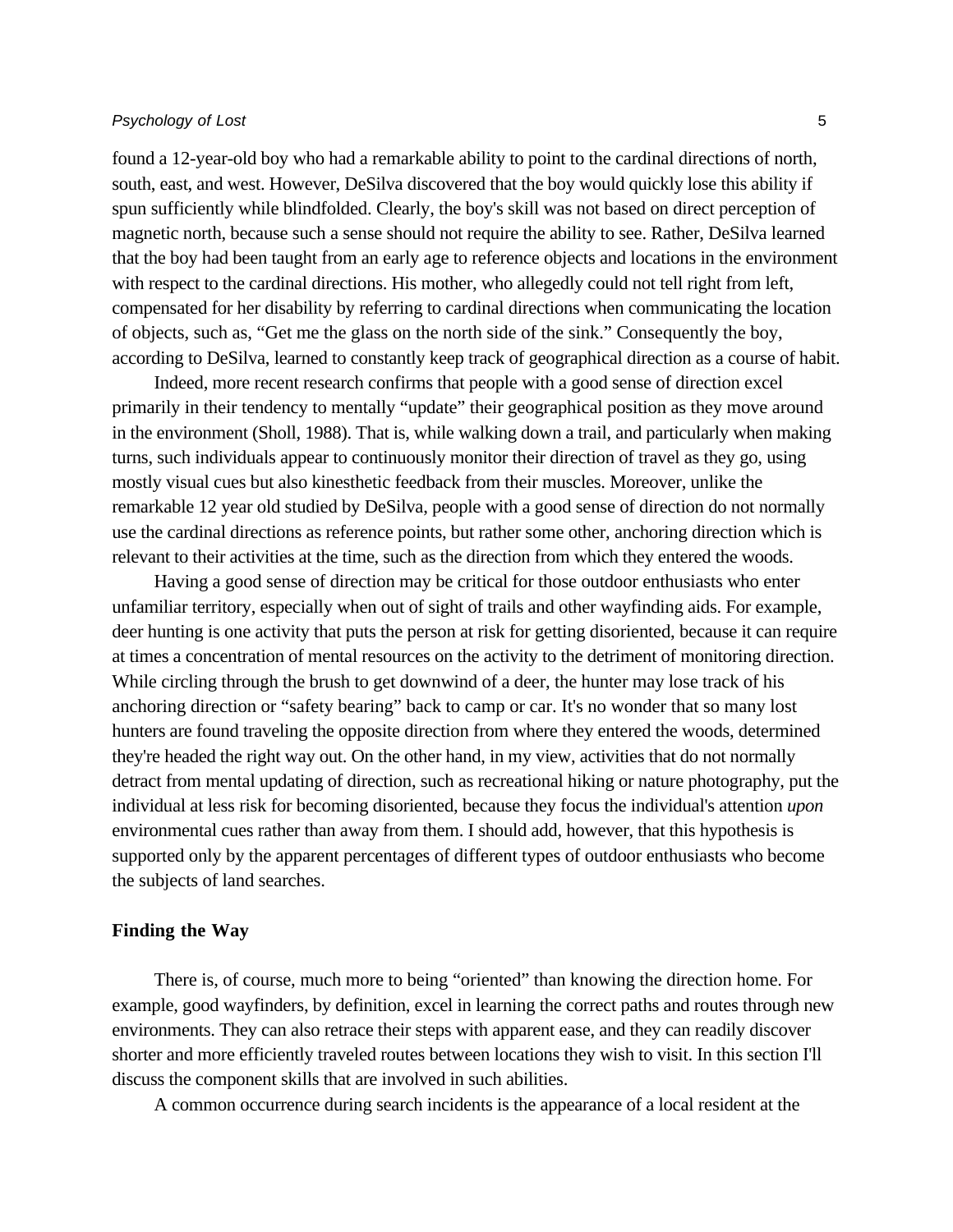search command post, claiming he knows the area "like the back of his hand." Frequently such individuals prove to know much less about the topography of the area than they claim. However, it may be a serious mistake to write these local "experts" off as knowing nothing at all about the area. In fact, they often *do* have knowledge that can be useful, particularly of trails, survey lines, allterrain vehicle roads, and other pathways not indicated on any maps (which are often 20 years or more out of date). Unfortunately, they can rarely specify the positions of such pathways in reference to a map. For example, they may look at the map for a moment, shake their heads in consternation, then say something like, "Well, I can't find it on this, but I can *take* you there." That is, they may lack what psychologists call *survey knowledge* of an environment, which is knowledge of the respective locations of trails and landmarks *relative to each other*.

Survey knowledge is assumed to be contained in what psychologists call a "cognitive map" (or mental map) of a particular environment. Apparently, the point of view of a cognitive map, like any other map, is some distance above the terrain, looking down upon it. We can gain survey knowledge most directly by perusing real maps and other symbolic representations of an environment, such as scale models of a town. There is some evidence that we may also "construct" mental maps of regions by traveling around within them, although for most people these maps tend to be somewhat inaccurate and incomplete. As I indicated, the local residents rarely have much survey knowledge of the regions with which they're familiar, but they often have excellent *route knowledge* obtained from their travels. That is, they are familiar with routes, trails, or pathways connecting one location to another. In particular, they know what to expect to see as they traverse a particular pathway and, more importantly, they know which direction to turn when a route branches or intersects with another. The point of view of route knowledge, therefore, is of the person moving through the woods, rather than hovering some distance above them. What the person "knows" is a sequence of stimuli that should be perceived along the route, in a serial fashion, rather than some abstract "map" that can be perceived at one glance.

*Cognitive maps of children.* Research supports the conclusion that most children under the age of eight or nine may have difficulty constructing useful cognitive maps of their environments (Piaget & Inhelder, 1967). That is, whatever image of their terrain they may be able to construct in their mind may have little resemblance to the real world, and may consequently be useless for wayfinding purposes. For example, lacking survey knowledge of the layout of the land, they may be unable to stand at one familiar location and point to another which is not in view. Indeed, it appears that some children may not even understand that locations have a fixed, linear direction with respect to each other. For example, when asked to point to her home some distance away, the child may only be able to point to the start of the rambling path she uses to get there, despite repeated requests to point to her *house.* 

Around age eight (give or take a year), the child starts to understand that the world they move around in has a metric, two-dimensional structure that remains constant. One realization that now occurs to them is that the *routes* they use to travel between locations is arbitrary: there are, indeed, many paths to Rome. Frequently this insight provides the seed for a new curiosity about their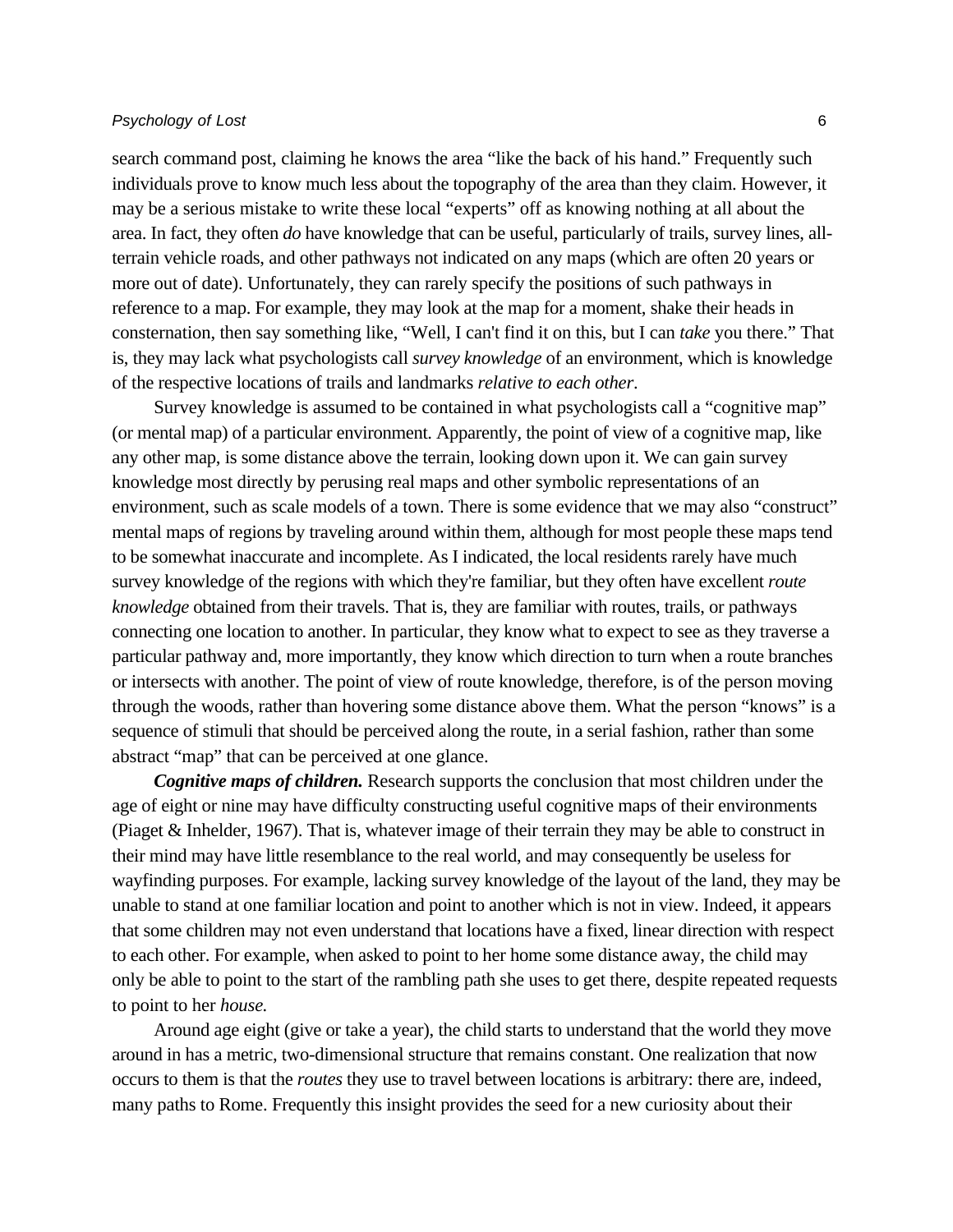environments, particularly a fascination with the very concept of a *short cut.* One intrepid scientist, for example, who spent months following children around their suburban neighborhoods, became fascinated with the observation that they would often go out of their way to take "short cuts" that were frequently longer and more hazardous than the original routes (Hart, 1979). It is no accident, therefore, that when children between the ages of approximately eight and twelve become lost, it 's frequently the result of an unsuccessful short cut (Syrotuck, 1977).

*The role of "meta-knowledge" in wayfinding***.** An important component of any realm of knowledge is "knowing what you know," termed *meta-knowledge* (or meta-cognition). Without meta-knowledge you wouldn't know when to stop studying for a test or even when to stop reciting a phone number to yourself. Applied to wayfinding, meta-knowledge means tracking the quality of the information you have available to you that is useful for finding your way back to home or camp. Do you *know* which way to turn at all of these intersecting trails you're traveling? If this question occurs to you, you will more likely take steps to memorize the sequence of turns than the person who merely enjoys the scenery, and to look back over your shoulder as you exit each intersection (Cornell, Heth, & Rowat, 1992).

It is interesting to note that young children rarely have meta-knowledge of their own spatial abilities. For example, they "don't know that they don't know" their way around the woods, and it apparently doesn't seem to occur to them that they could get lost. This probably accounts for why young children (quite unlike the school-aged child) are rarely afraid of becoming lost per se (although they often fear being separated from parents), and will readily follow an animal into the forest or strike out on little exploring expeditions, paying no concern to the return trip.

While the school-aged child is usually *capable* of assessing his own spatial knowledge of an area, he frequently fails to do so successfully. For example, he may be reluctant to step out of his fantasy play, however briefly, in order to take a sobering account of his knowledge of spatial position. Moreover, he may not even know what kind of knowledge is necessary for wayfinding purposes, such as directions to turn at intersections in the trail, and may make little effort to memorize landmarks along the way. He may be easily deluded into believing that he knows the way, while being hopelessly disoriented.

# **Getting "Unturned Around"**

Anyone who spends enough time in the woods will, sooner or later, become lost. Nearly all of the experienced outdoorsmen I have surveyed admitted to having been significantly "turned around" at least once. Even Daniel Boone, according to a popular SAR quotation, is purported to once having been "confused for several weeks." In this section I'll discuss methods which people use to reorient themselves once they become lost. This information comes from structured interviews with rescued lost persons, conducted soon after (sometimes during) their recovery, and tested through survey research and interviews with 120 deer hunters in Nova Scotia (Hill, Farley, Cole, & Murphy, 1993). Generally, persons who become disoriented will use at least one of these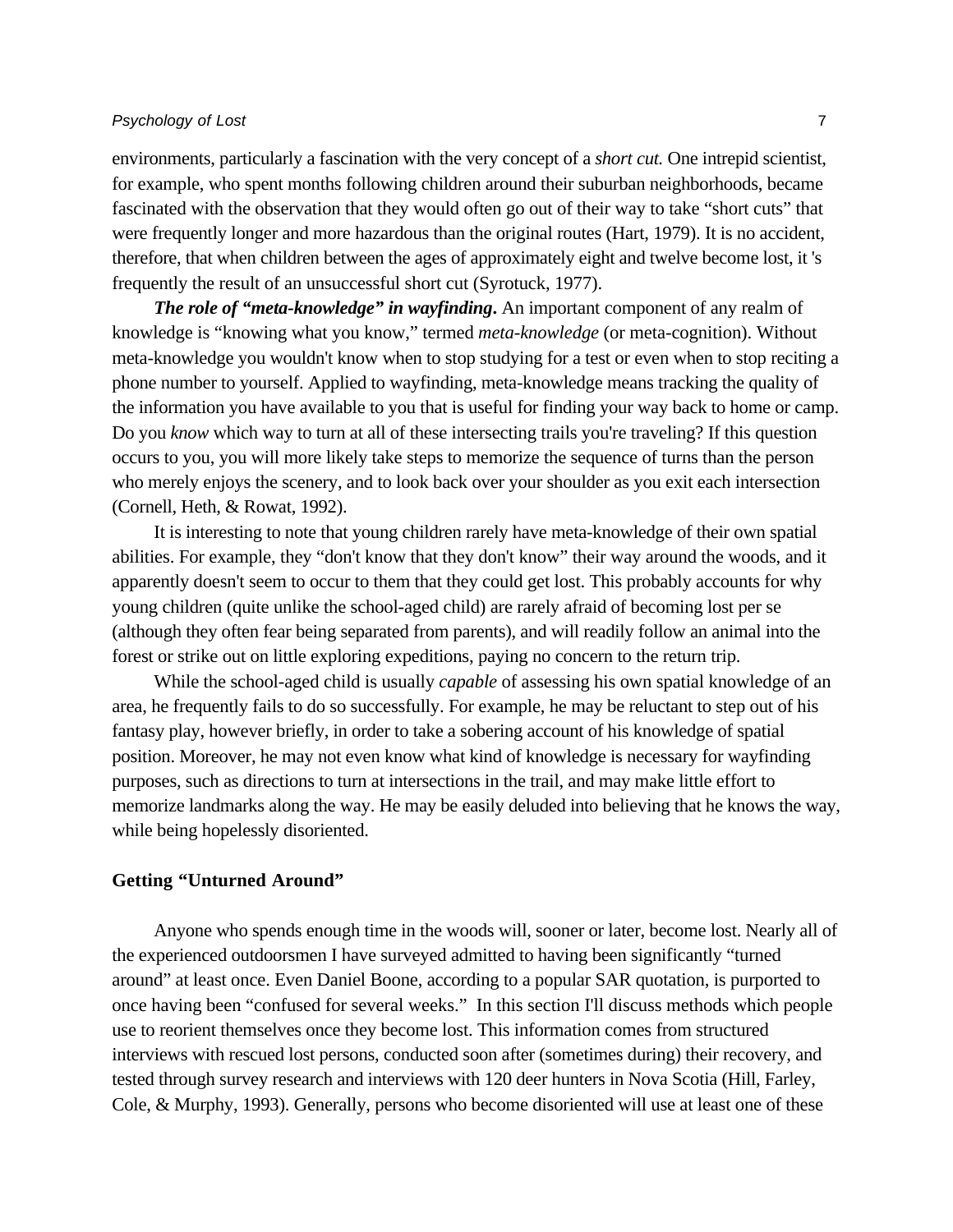#### Psychology of Lost 8 and 2008 8 and 2008 8 and 2008 8 and 2008 8 and 2008 8 and 2008 8 and 2008 8 and 2008 8 and 2008 8 and 2008 8 and 2008 8 and 2008 8 and 2008 8 and 2008 8 and 2008 8 and 2008 8 and 2008 8 and 2008 8 and

methods, some of which are considerably more effective than others, and most lost people will try more than one.

**Random traveling**. Totally confused, and usually experiencing high emotional arousal, the lost person moves around randomly, following the path of least resistance, with no apparent purpose other than to find something or some place that looks familiar. Although many lost people will move randomly during their initial reaction to being lost, most people will settle down and apply a more effective method. Only a few lost persons — such as some school-age children by themselves — will continue to move randomly during their ordeal. Most lost people show somewhat more purposeful behavior in their attempts to get out of the woods.

**Route traveling**. In this case, the lost person decides to travel on some trail, path, drainage, or other travel aid. The route is unknown to them and they are uncertain regarding the direction they're headed, but they hope that eventually they will come upon something familiar. When this hope is quashed, as it often is, they rarely reverse their direction on the route to go the other way. If the trail peters out, for example, they may revert to random traveling, as described above. Sometimes referred to as "trail running," this is usually an ineffective method of reorientation, shown most often by school-aged children under 12 years of age.

**Direction traveling**. Certain that safety lies in one particular direction, the lost person makes his way cross country, often ignoring trails and paths leading the "wrong" direction. Sometimes, in fact, a person will cross railroad tracks, power lines, highways and even backyards in their conviction that they're headed the right way. Unfortunately, this strategy (which is rarely effective) often gets them into the thickest part of the woods, making them especially difficult to find. It takes considerable overconfidence about one's sense of direction to employ this foolish tactic, which is not uncommonly employed by subjects of land searches. Most typically, it is seen in some hunters who have come to exaggerate their outdoor skills to others and to themselves, believing there is some sort of shame in becoming turned around. (Variations on this method are recommended by Angier, 1956, and Brown, 1983, who suggest lining up landmarks in a straight line in order to ensure a consistent direction of travel.)

**Route sampling**. Here, the person uses an intersection of trails as a "base," proceeding to travel some distance down each trail in search of something familiar. After "sampling" a particular route without success, they return to the intersection and try another path, repeating the process until all routes at that intersection have been sampled. Three possibilities then arise: (1) they may repeat the sampling procedure, but now traveling farther distances on each route; (2) they may choose instead to proceed down the likeliest trail until they come to another intersection, where they can repeat the strategy; or (3) they may decide to try another tactic altogether. Older children and adolescents sometimes report having tried this method of reorientation. It can be effective when combined with backtracking (see below).

**Direction sampling**. This is similar to route sampling, except that the lost person does not have the advantage provided by an intersection of trails. Rather, the person selects some identifiable landmark as a "base," such as a large tree or outcropping. From there, they go in selected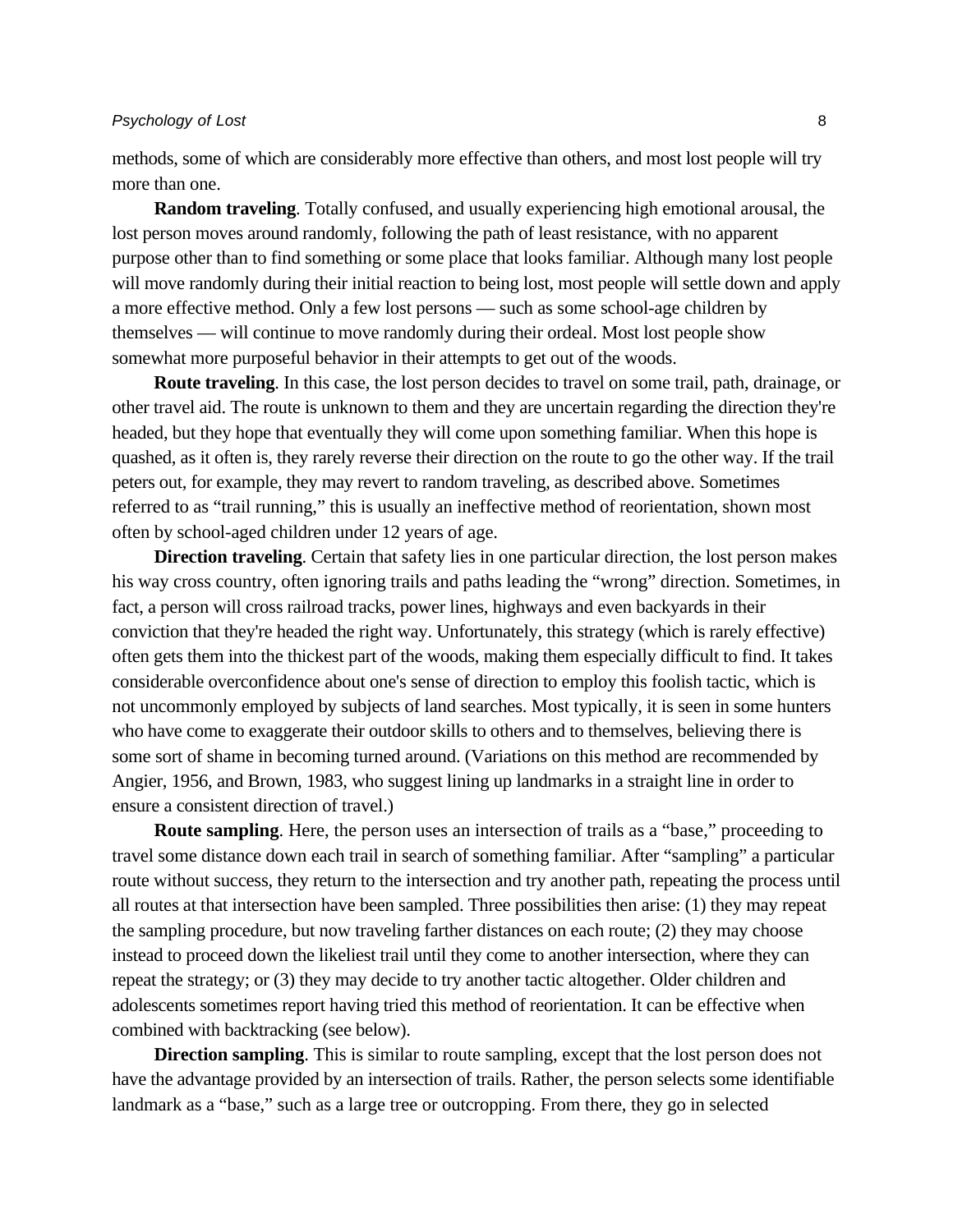directions, always keeping the base in view, looking for something that will help them figure out where they are. When they're just about to lose sight of the base, they return to it and sample another direction, repeating the process until all possible directions seem to have been tried. Often, however, they *do* lose their base before the sampling procedure can be completed. At that point they tend to move around in the woods somewhat randomly until they find a landmark suitable for serving as a new base, and the directional sampling strategy may be started anew. (This method is recommended by Brown, 1983, and Fleming, 1994.)

**View enhancing**. Unable to find anything familiar after traveling around in the woods, the lost person attempts to gain a position of height in order to view landmarks in the distance. The person attempts to enhance his view by climbing a hill, ridge, or tree. A knowledgeable adult with a topo map or at least some survey knowledge of the area, surrounded by dense vegetation, might attempt to reorient himself by climbing a hill (sometimes a tree, if this can be done safely) and matching visible terrain features with those on his map. Indeed, many experienced outdoorsmen report view enhancement as a favored method of reorientation (e.g., Fleming, 1994).

**Backtracking**. Once getting turned around, the person reverses himself and attempts to follows the exact route that brought them into the woods. This can be a very effective method if the lost person has the skills and patience to employ it. Unfortunately, lost persons seem reluctant to reverse their direction of travel without good reason, believing perhaps that it would just be a waste of time and safety might be over the next hill or around the next bend in the trail. If a person becomes confused on a route that has numerous branches, he can backtrack to each intersection and employ a route sampling tactic to determine the correct fork (Roberts, 1988). If the person is in the bush — and competent at reading tracks — he should be able to follow his own sign back. However, this can sometimes be a very difficult task, and SAR lore includes the tale of one hapless, formerly renown tracker who could not follow his own trail out of the wilderness, having to be rescued by a smirking colleague following his sign.

**Using folk wisdom**. This is a miscellaneous category that refers to an attempt to reorient oneself by using any of the numerous adages on how to find your way safely out of the woods, usually passed on over camp fires or even disguised as "facts" in survival books. The most common of these is the advice that "all streams lead to civilization," a principle that, if followed in Nova Scotia, will more than likely lead the lost person to a remote and bug-infested swamp. One popular and otherwise useful survival text advises the lost person to reorient himself by locating his or her "place of birth" by facing various directions and having a friend test one's arm strength at each orientation (Fear, 1979, p. 156). The idea is that you are strongest when you face your birthplace, and that you can use this information in determining the direction out of trouble. I include this notion — which seems a bit exotic, if not far-fetched — only to illustrate the diversity of ideas often proffered as wayfinding advice.

**Staying put**. Every woods safety program stresses the importance of "staying where you are" when becoming lost, which can be considered an excellent — if somewhat passive — strategy for reorientation, so long as the lost person can reasonably expect a search to be organized on his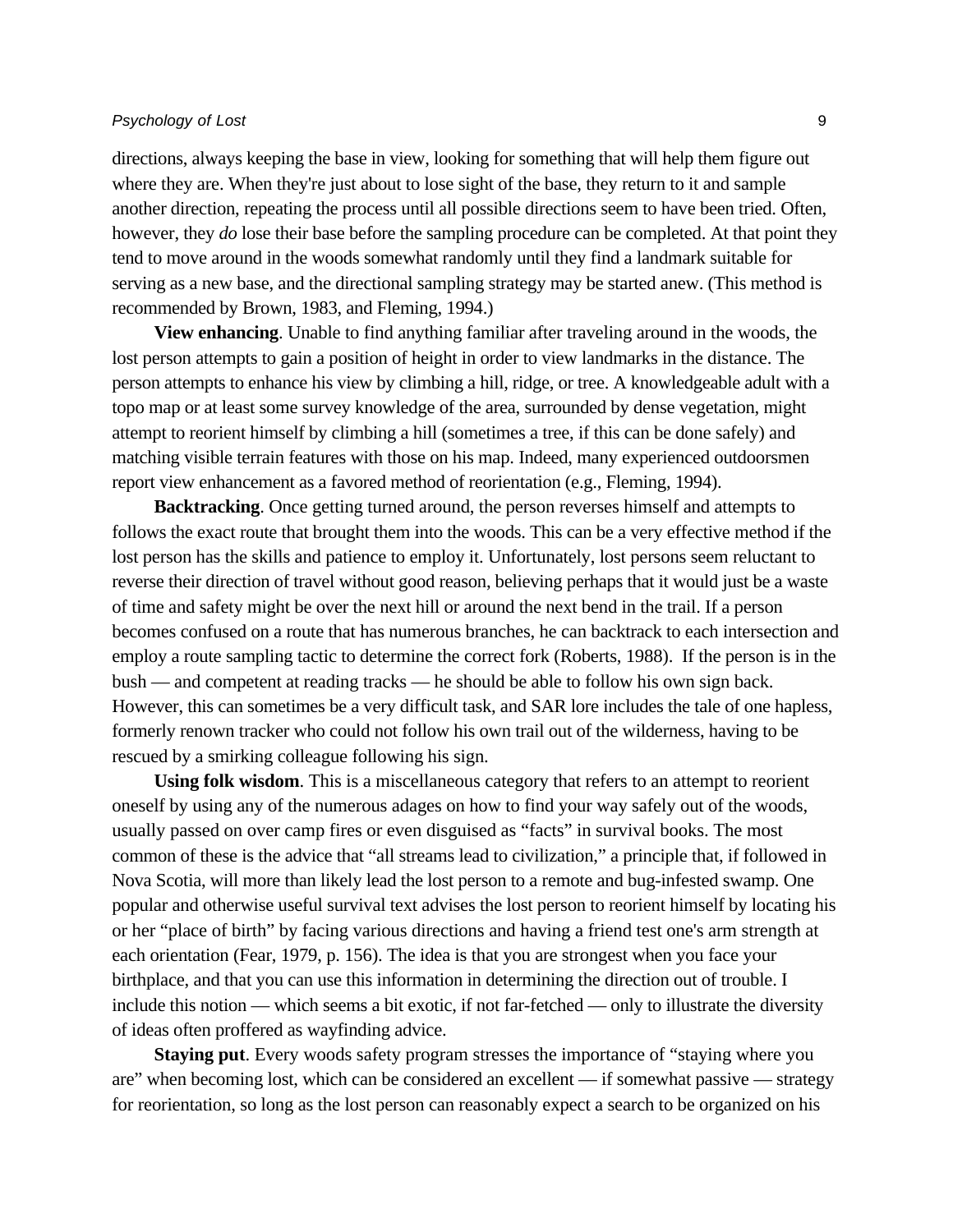behalf in the very near future. Sadly, very few people apply this method of getting out of the woods safely. While it is true that most lost persons are found in a stationary position (especially after the first 24 hours of the search), this is usually because they are fatigued, asleep, or unconscious. In my review of over 800 Nova Scotia lost person reports, I found only two cases in which the subjects had intentionally stayed in one place in order for searchers to find them more easily. One was an 11-year-old boy who had received Hug-a-Tree training at school, while the other was an 80-yearold apple picker who settled down comfortably within 5 minutes of being turned around, just 100 meters from where she had entered the woods.

Our survey of experienced outdoorsmen revealed that they are aware that staying put is the recommended course of action, though they may be disinclined to stay in one place for any length of time, especially during the day (Hill, Farley, Cole, & Murphy, 1993). As mentioned above, a popular reorientation strategy reported by these individuals was *view enhancement*, such as climbing a hill in hope of spotting something familiar. Interestingly, respondents in this survey who had experienced several or more occasions of having been lost were significantly *less* inclined to indicate "follow a stream to civilization" as a useful strategy, possibly because this advice had merely brought them in contact with the aforementioned swamps.

# **THE ROLE OF EMOTION**

There can be no question that becoming lost is normally accompanied by high emotional arousal, and almost every lost person the author has interviewed has confessed to having been upset during their ordeal, some (particularly with children) to the point of nausea and stomach pain. In this section I shall describe the effects of general arousal on the lost person's behavior, as well as the specific effects of fear.

#### **Arousal**

All emotional experience is part mental or *cognitive* and part *physiological*. The physiological component involves certain glandular secretions (such as sweaty palms or a rush of adrenalin) as well as stimulation of a part of the brain called the *limbic system*. It is this latter structure where the physiological and cognitive reactions appear to interact. It has long been known that a moderate level of arousal is optimal for mental functioning, such as learning, reasoning, and problem solving, while levels too low or too high tend to have detrimental effects (Yerkes & Dodson, 1908). The relationship between arousal and thought therefore defines an *inverted U-shaped function*, as shown in Figure 1. Thus, when the brain is under aroused, such as when the person is drowsy, thought processes are diffuse and unfocused. More importantly, for our purposes, when arousal is intense, thoughts tend to scatter in irrelevant directions, making the person unable to concentrate on solving even simple problems. Also, too much arousal can reduce the number of environmental cues the person can *perceive*, thus interfering with the recognition of familiar objects, people, or places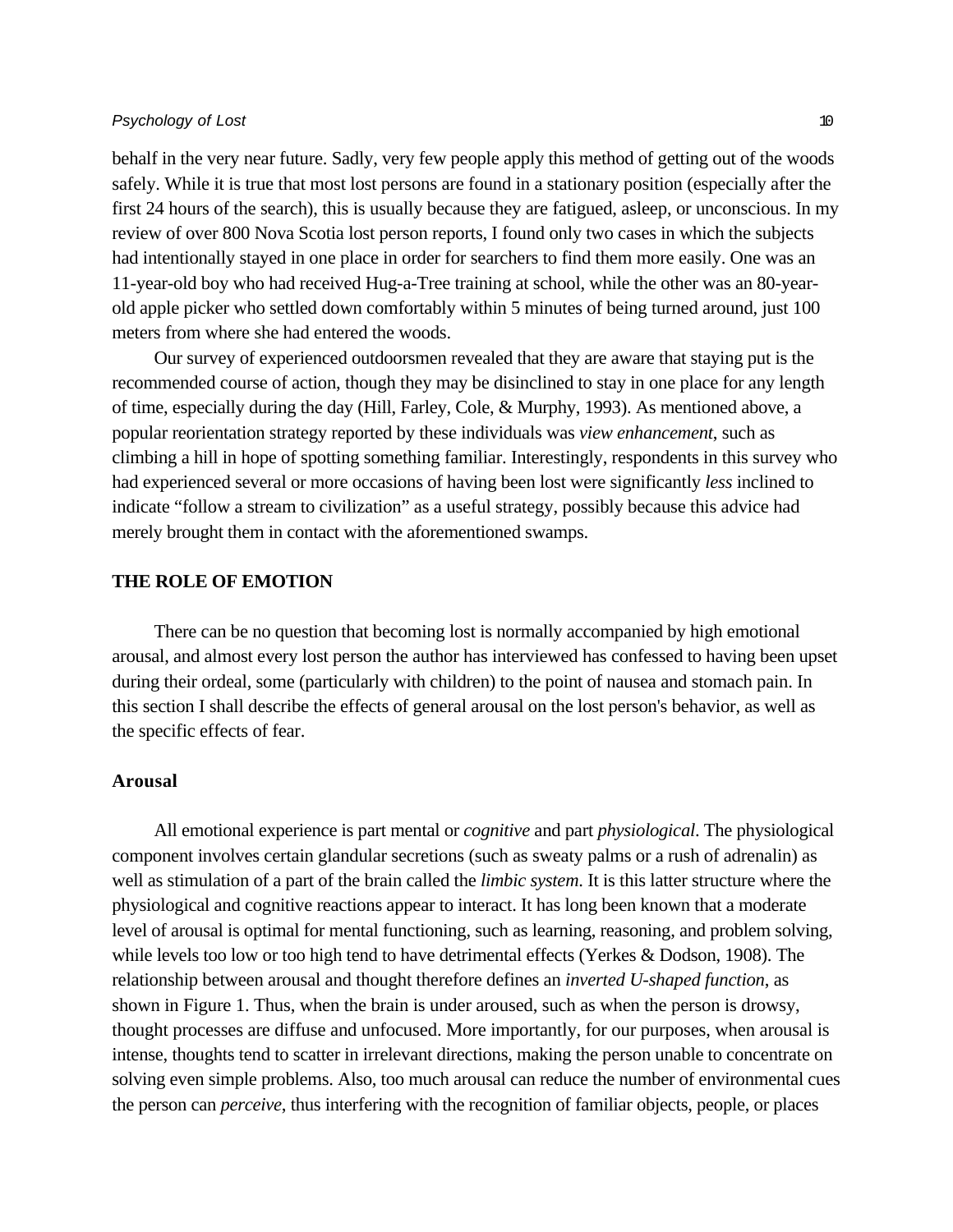(Easterbrook, 1959).

# **Fear**

Fear, of course, is a specific type of emotional reaction, having effects beyond those of general physiological arousal. Fear stimulates a heightened concern for self-preservation, mobilizing the body for *flight* through the secretion of adrenalin and increased blood supply to the legs. It's no wonder, therefore, that the lost person's impulse is to move rather than stay put — this is exactly what his body is telling him to do. Fear — like general arousal — interferes with higher mental functioning, such as concentration and problem solving, and may cause a regression to more "primitive" modes of thought. Older children, for example, may revert to using the reasoning processes of preschoolers, which they have long outgrown.

**Figure 1.** Inverted U-shaped function between level of arousal and performance effectiveness. Note that moderate arousal is associated with peak performance, and that extremely low or high arousal leads to poor performance.

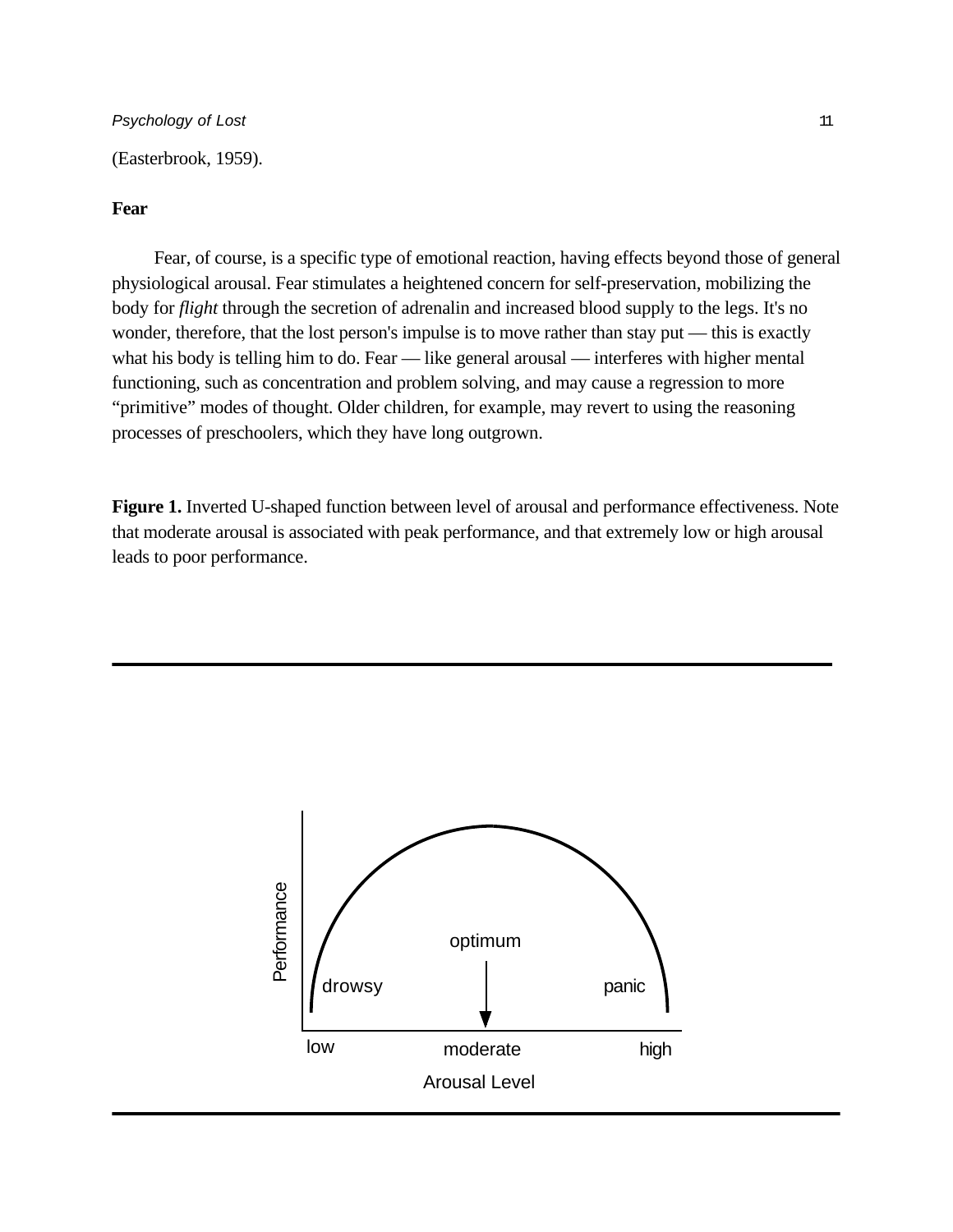**Fear of the woods.** Several studies report that children and teens are frequently afraid of the woods, although the source of such fears may be varied (e.g., Kaplan, 1976) In one study, children were asked to name the "scary" places in and around the suburban area where they lived, and forested areas were second only to haunted houses in scariness (interestingly, the same children also indicated interest in visiting these woods, although they rarely went there; Hart, 1979). Indeed, much anecdotal evidence from many quarters supports the conclusion that most children and many adults have apprehensions about entering the forest, especially alone. It's important to note, however, that the woods themselves are rarely the stimulus for such fears, but are feared for what objects or experiences may be found there. That is, people don't fear clumps of trees so much as the bears, wild dogs, and other dangerous animals, as well as the darkness, the ghosts, and the strangers lurking there, no matter how unrealistic these fears may be.

**Fear of getting lost.** One of the oldest studies of fears, reported a century ago by G. Stanley Hall, revealed that the "dread of getting lost is common" in children and adults alike (Hall, 1897). The author described many examples of such fear, such as one woman who was "haunted by the thought of losing the points of the compass in some wood. . . accompanied by a sickening sensation." More recent studies confirm that many people fear getting lost, especially in wooded environments. For children beyond the age of approximately four years of age, such fear will be exacerbated by numerous other fears, described above, with the result that the child may become terrified and nearly non-functional. It is common for lost children to hide from searchers, to ignore their calls, and to stand petrified at the approach of a helicopter — not simply because they've been taught to avoid strangers, as is often believed, but because every strange stimulus under such conditions is a source of terror.

**Woods shock**. There are various reports of high arousal having detrimental effects on the mental processes of lost persons, going back more than a century. For example, a comment in the 1873 volume of Nature mentions a kind of woods "shock" experienced by West Virginia hunters who become disoriented, apparently affected their reasoning capacity and causing them to "lose their heads" (cited by Binet, 1894). Similarly, one anthropologist observed members of an African tribe who, having become disoriented, were "stricken with panic, and plunged wildly into the bush" (Howard & Templeton, 1979). A popular theme in search and rescue lore is seen in stories of lost persons who, in a state of shock, have walked trance-like past search parties, or had to be chased down and tackled by their rescuers. Such observations confirm that it is not only the child or the inexperienced outdoorsman who is vulnerable to the adverse effects of emotional arousal. Indeed, the extent of one's outdoor experience is not always a very good indicator as to how rational someone will behave upon becoming lost.

## **Strength in Numbers**

One of the least studied aspects of lost person behavior is the possibility that people act differently when they're lost in the company of one or more companions than when they're alone.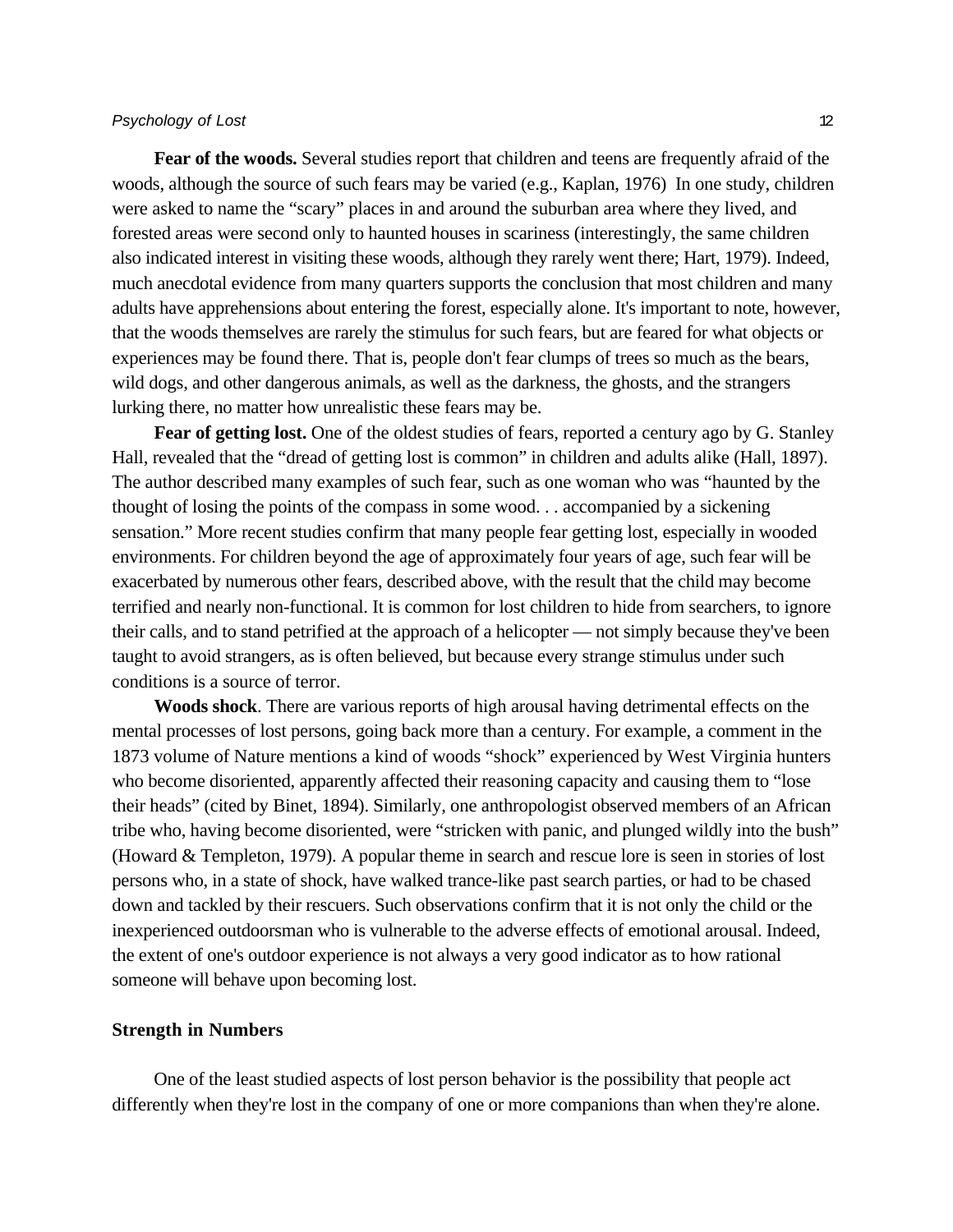As anywhere from one-third to one-half of lost person incidents are *multiple-subject searches*, it should be important indeed to know whether the number of persons in the party should effect the search plan. In my review of numerous multiple-subject searches in Nova Scotia, I found that the lost persons stayed together in all instances, and that they traveled about the same distance as comparable subjects lost alone. Unfortunately, there was no basis in this study from which to draw conclusions about differing emotional reactions to the experience of being lost. Nevertheless, it is my strong impression, from interviewing scores of lost persons soon after rescue, that people lost with companions are much less scared and considerably more rational during their ordeal than are people lost by themselves. This seems to be especially true for children of school age, who almost never show the same panic reaction when in groups than when alone. For example, one late night rescuer of four boy scouts lost in freezing weather was condescendingly informed by one of the 12-year-olds, from the comfort of his sleeping bag, that the searcher should just mark the direction out of the woods so that the boys could go back to sleep and walk out in the morning by themselves. Fortunately, the searcher was not receptive to this suggestion.

# **An Illustrative Example: Two Lost Children**

In an attempt to integrate some of the ideas discussed in this chapter, I'll describe a Nova Scotia search for two children, a 13-year-old boy and a 9-year-old girl, lost together in the vicinity of their rural neighborhood. The month is November and the temperature hovers near freezing. The children, described by their parents as inseparable friends, are playing on the edge of a forested area across the street from the girl's house. The boy, named Jimmy, decides it would be fun to stomp down dead trees, and the girl, named Susan, joins in the game. Unfortunately, their search for such trees leads them increasingly further astray, until, just before nightfall, they realize they are lost.

The children are extremely frightened. They fear "freezing to death," and they are afraid of being attacked by "wild dogs" which they can hear barking in the distance (it's actually a junkyard Doberman about a kilometer away). Both children are especially afraid of becoming separated and take special care to stay together. At first they try retracing their steps (backtracking) by following stomped trees, but there are many deadfalls in every direction and this tactic proves useless. Then they wander around for some time (random traveling), looking for some sign of civilization, particularly houses. Their wandering puts them in further danger, for they stumble into a boggy area and get wet. They hear a siren in the distance, but don't realize it's a policeman trying to provide a direction out of the woods. Indeed, it does not occur to them that a search would be organized on their behalf, apart from their parents, whom they know would be worried. While Susan follows, Jimmy climbs a hill (view enhancing) in order to scan the area for houses. When this doesn't work, he climbs several trees for the same purpose, with similar results. Eventually, they settle down for the night, trying to keep warm by hunkering inside their clothing. They do not try to build a shelter or to keep each other warm. Despite their friendship, they take no steps to console each other or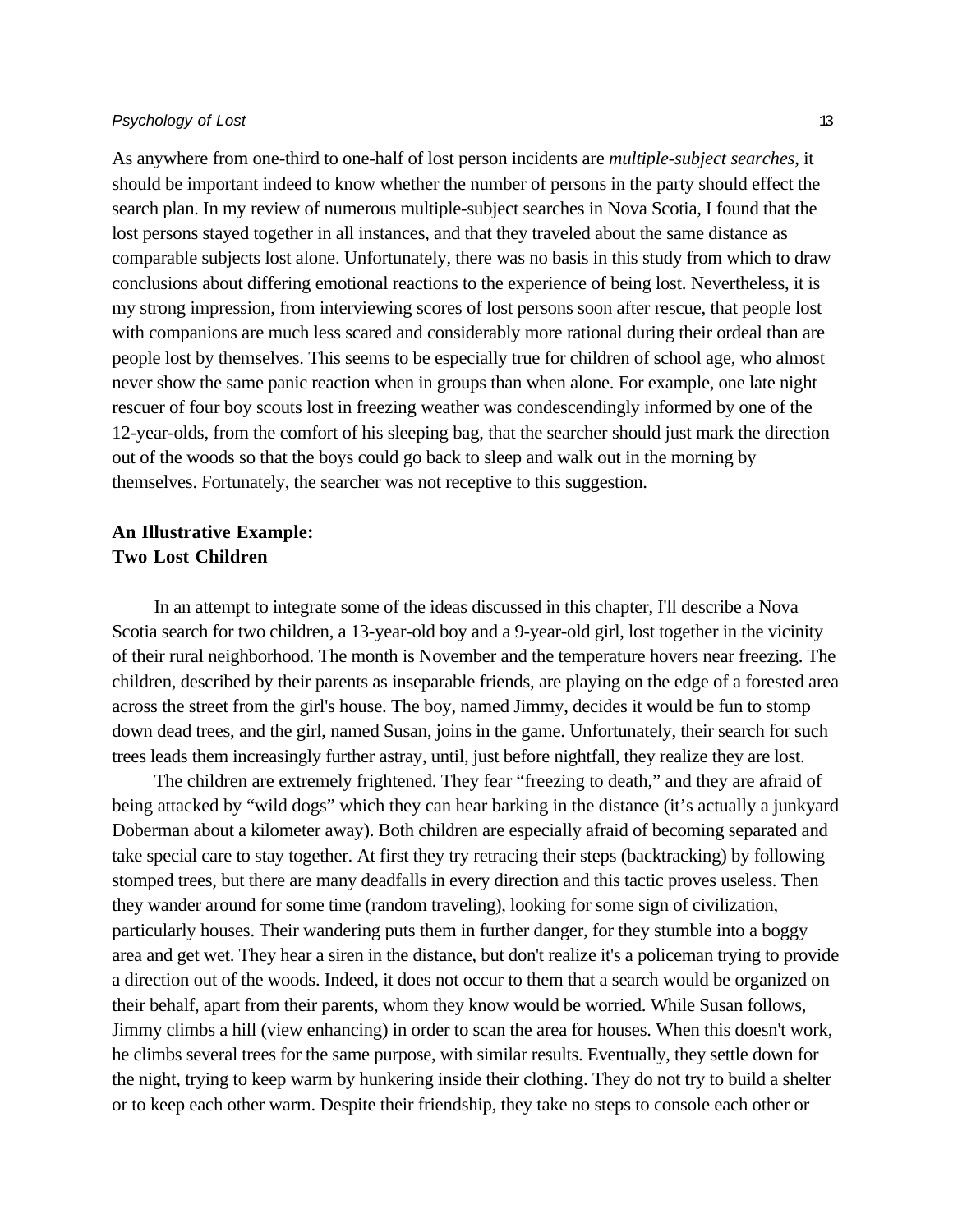even to discuss their predicament. Indeed, there is markedly little social interaction between them, apart from their need to retain proximity to each other.

Although the night affords little sleep, particularly for Jimmy, the morning brings renewed effort to find their way out of the woods. Using the open area where they'd spent the night as a base, Jimmy tries a direction sampling strategy, venturing forth some short distance, breaking more trees in order to keep the base in view, then returning when visibility is no longer possible. This tactic also fails. He resorts to climbing trees again, and is up one tree, not long after daylight, when he hears someone calling in the distance. Believing it's his father (it is actually a searcher), he returns the call, and the children are rescued.

#### **SUMMARY**

In this chapter I've described the lost person as someone who is unable to determine his current position with respect to other, known locations, and has no effective means for regaining his orientation. It was proposed that an effort to describe the psychology of becoming "lost" should begin with an examination of the concept of being "found." The discussion revealed that "knowing where you are", on any given occasion, may mean anything from having information concerning one's exact geographical position, to merely knowing the right path to travel in order to get somewhere else. Indeed, for a child it may simply mean being in proximity to someone who takes responsibility for his or her location. It was suggested that one's orientation is usually less than perfect and often much less accurate than we believe it to be, but sufficient for most wayfinding purposes.

Our discussion of human navigational competence described wayfinding skills as learned rather than instinctive. For example, there is no good evidence for an innate "sense of direction." The ability to orient oneself to geographical position is a learned skill, and is perhaps best evidenced in certain non-Western societies whose lifestyles require long-range navigation. Research supports the conclusion that wayfinding competence is determined by the individual's ability to attend to the appropriate environmental stimuli, such as landmarks indicating a change of direction along a route, and the ability to remember the course of the routes one has traveled. There is an important distinction between *survey knowledge* and *route knowledge* of a particular environment. Survey knowledge is maplike in that the person is able to accurately determine the relative positions of landmarks and connecting routes within the terrain. Such knowledge is sometimes referred to as a "mental map." On the other hand, route knowledge is an acquired familiarity with specific roads, trails, or other pathways and being able to use such knowledge to travel between locations. Such knowledge does not require knowledge of direction or even distance between locations, but rather that the person merely stay on the correct route. It was proposed that people sometimes overestimate their knowledge of the spatial layout of an environment, perhaps mistaking route knowledge for accurate survey knowledge, which may make them vulnerable to becoming "turned around."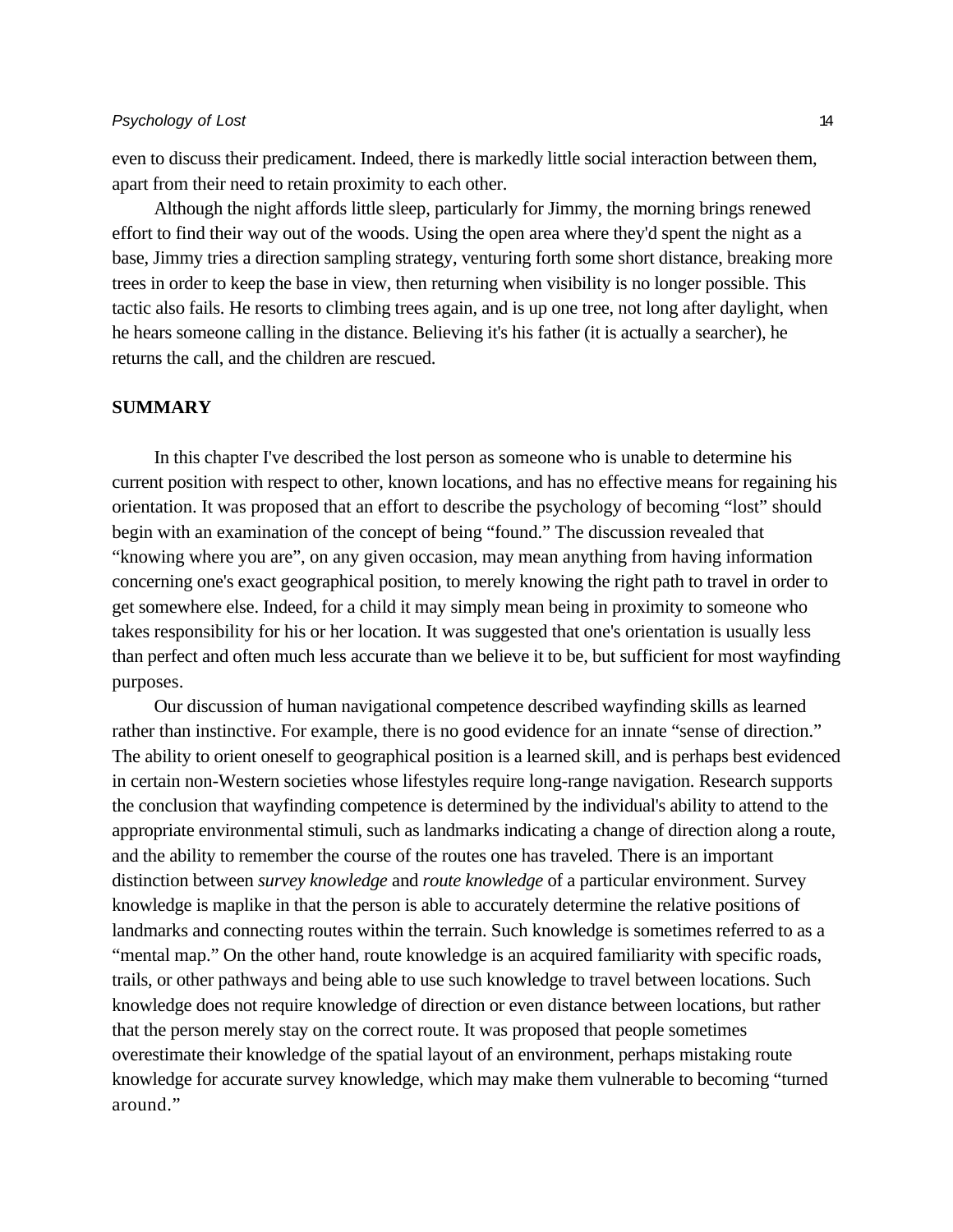A comparison of adults and children revealed that children of school age and younger may have considerable difficulty constructing useful mental maps of their environments. Moreover, it was also suggested that they may lack *meta-knowledge* of their own wayfinding performance. That is, they may fail to monitor their knowledge of "where they are" in a continuing fashion, and not take steps to remember the course of a new route they are traveling. Mental development typically makes the grasp of survey knowledge possible at about eight or nine years, but this discovery often brings with it a fascination for the concept of a short cut, which is itself a potential source of disorientation.

A number of *reorientation strategies* were discussed, by which lost people attempt to find their way out of the woods. These strategies include: (1) *random traveling*, in which the person moves randomly through the woods, with no particular motivation except to find safety, (2) *direction traveling*, in which the lost person attempts to travel a specific direction regardless of terrain factors, (3) *route sampling,* in which the person tries out or "samples" various routes leading away from an intersection, (4) *direction sampling*, in which the person travels short distances in various directions leading away from a base or landmark, (5) *view enhancement*, in which the person climbs a hill or tree in an attempt to see landmarks in the distance, or to determine the layout of the land, (5) *backtracking*, in which the lost person attempts to follow his own tracks back to safety, (6) *using folk wisdom*, in which any of various adages or other bits of wayfinding advice are applied, and (7) *staying put* until searchers arrive.

Becoming lost is normally accompanied by high emotional arousal, which, if high enough, tends to interfere with mental functioning, specifically the application of rational thought processes toward solving the problem of getting reoriented. Fear of the woods and especially fear of being lost are common among children and adults alike. Even experienced outdoorsmen may sometimes react to being lost with an extreme form of fear termed "woods shock," evidenced as a nearly complete loss of rational thought accompanied by an apparent inability to recognize scenes or landmarks normally familiar to them. However, there are indications that when people are lost in groups of two or more, their arousal levels may be somewhat lower and they may behave in a much more rational manner than when lost alone.